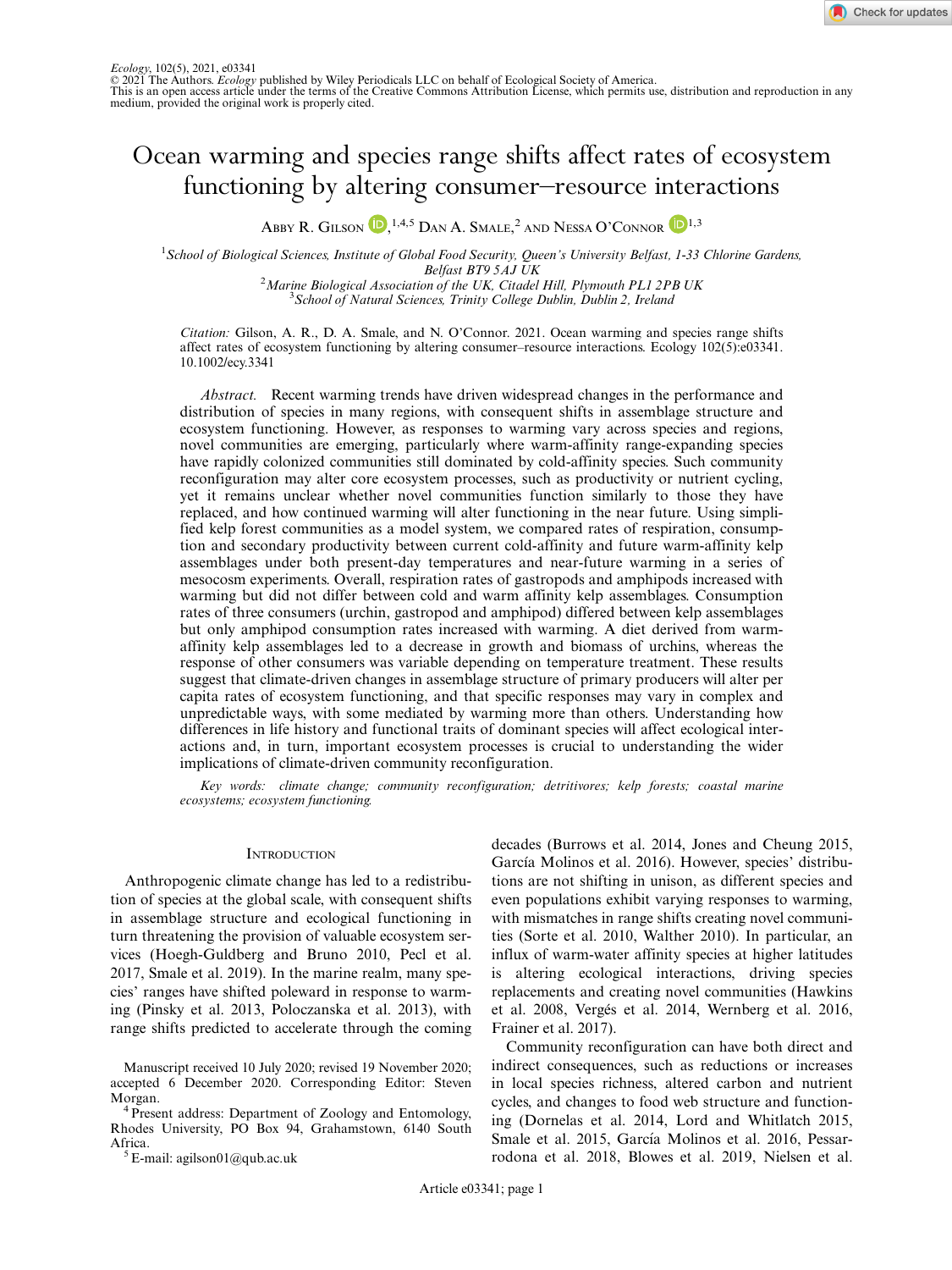2019). Although some studies have examined the effects of replacement of cold-water with warm-water affinity species on local biodiversity (e.g., Teagle and Smale 2018), few have explored the consequences of species replacements for rates of ecosystem functioning (Mooney et al. 2009). Given that warm and cold-water species differ in their phenology and functional traits (Smale et al. 2013, Wernberg et al. 2019, Pessarrodona et al. 2018a, b), there is a pressing need to examine the impacts of climate-driven species replacements on core ecological processes.

Kelps (species of the order Laminariales) are large canopy-forming seaweeds, which are distributed across  $\approx$  25% of the world's coastlines, primarily in temperate and subpolar regions (Wernberg et al. 2019). Kelps typically exhibit high levels of primary production, support increased secondary production and promote local biodiversity by providing biogenic habitat and modifying environmental conditions (Steneck et al. 2002, Smale et al. 2013). As the distribution of kelp species is strongly constrained by temperature, recent warming trends have been linked with changes in ecological performance, population structure, and geographical ranges (Smale 2020). In particular, populations of several warm-adapted species have expanded poleward at their leading range edge and, conversely, several coldadapted species have contracted at the trailing range edge (Hiscock et al. 2004, Raybaud et al. 2013, Smale et al. 2013, Wernberg et al. 2019).

In some regions, disparity in rates of range shifts has led to the creation of novel communities, such as in southwest United Kingdom (UK), where the warmadapted kelp, Laminaria ochroleuca, has proliferated in recent decades in response to rapid warming and now coexists with the cold-adapted assemblage dominants L. hyperborea and L. digitata (Smale et al. 2015, Hargrave et al. 2017). Northern populations of the Lusitanian "pseudo" kelp Sacchoriza polyschides (a kelp-like species belonging to the order Tilopteridales) have also shown a shift toward increased abundance (Mieszkowska et al. 2006, Yesson et al. 2015, Brodie et al. 2014). Despite clear differences in the functional traits of these species, the wider implications of climate-driven species replacements for the functioning of these ecosystems remain unresolved (but see Pessarrodona et al. 2018a). As kelp assemblages in the UK and Ireland comprise a mix of both warm and coldadapted species (Smale et al. 2013, Schoenrock et al. 2019), they provide a useful model system for examining indirect effects of ocean warming on ecological pattern and process. Although interspecific variability in consumption and degradation rates are poorly resolved, work to date suggests that warm-adapted species such as *L. ochroleuca* are consumed more readily and decompose more quickly than their coldadapted counterparts (Hargrave et al. 2017, Pessarrodona et al. 2018a, b), perhaps due to lower C:N ratios (greater nutritional value) and concentrations of chemical defense compounds (Hargrave et al. 2017, Epstein et al. 2019).

It is estimated that >80% of kelp-derived production enters the food-web through detrital pathways (Krumhansl and Scheibling 2011). These subsidies influence energy and nutrient transfer, consumer dynamics and food web stability, all of which can depend on the magnitude, composition, and timing of the subsidy (Moore et al. 2004). Specifically, detrital subsidies can have significant effects on consumer–resource interactions, altering the dynamics and strengths of interactions in recipient food webs (Knight et al. 2005). In addition, the magnitude and direction of these effects may be temperature dependent, which affects rates of functioning for both consumer and resource species (Traill et al. 2010, Kordas et al. 2011). Current knowledge is limited to studies of effects of temperature on species interactions, which are generally restricted to direct consumption of primary producers (e.g., (O'Connor et al. 2009, Carr and Bruno 2013, Mrowicki and O'Connor 2015, Vye et al. 2015), with little known regarding subsidized food webs (i.e., by allochthonous detritus) where consumer populations are not dynamically coupled with primary production within the system (Greig et al. 2012).

The aim of this study was to disentangle the direct effects of increased temperature from the indirect effects of climate-driven shifts in primary producer assemblage composition on rates of consumption and secondary productivity in a model kelp forest community. We tested empirically for differences in rates of consumption and secondary productivity, between current (cold water affinity) and predicted (warm water affinity) kelp assemblages, under current (ambient) and predicted (+2°C) future oceanic conditions in the northeast Atlantic region. Experiments were carried out using three common kelp consumers (the urchin Echinus esculentus, gastropod Steromphala umbilicalis [previously Gibbula umbilicalis], and amphipod Gammarus spp.) that are widely distributed throughout the northeast Atlantic and are expected to be dominant species in future communities in this region. We tested for direct effects of increased temperature on rates of respiration and consumption and secondary production of these three consumers, in the presence of current dominant kelp species (Saccharina latissima and Laminaria digitata) and compared them to those in the presence of predicted dominant kelp species (Laminaria ochroleuca and Sacchoriza polyschides). Specifically, three hypotheses were tested: (1) Warm affinity kelp species (L. ochroleuca and S. *polyschides*) will be consumed faster (by all three consumers) than cold-water kelp (S. latissima and L. digitata), driven by their greater nutritional value and lower concentrations of chemical defenses. (2) Respiration and consumption rates will be greater in predicted warmer conditions for all three consumers owing to increased metabolism. And (3) synergistic effects of warming and shifts of assemblage structure will lead to overall greater rates of each of these ecological processes.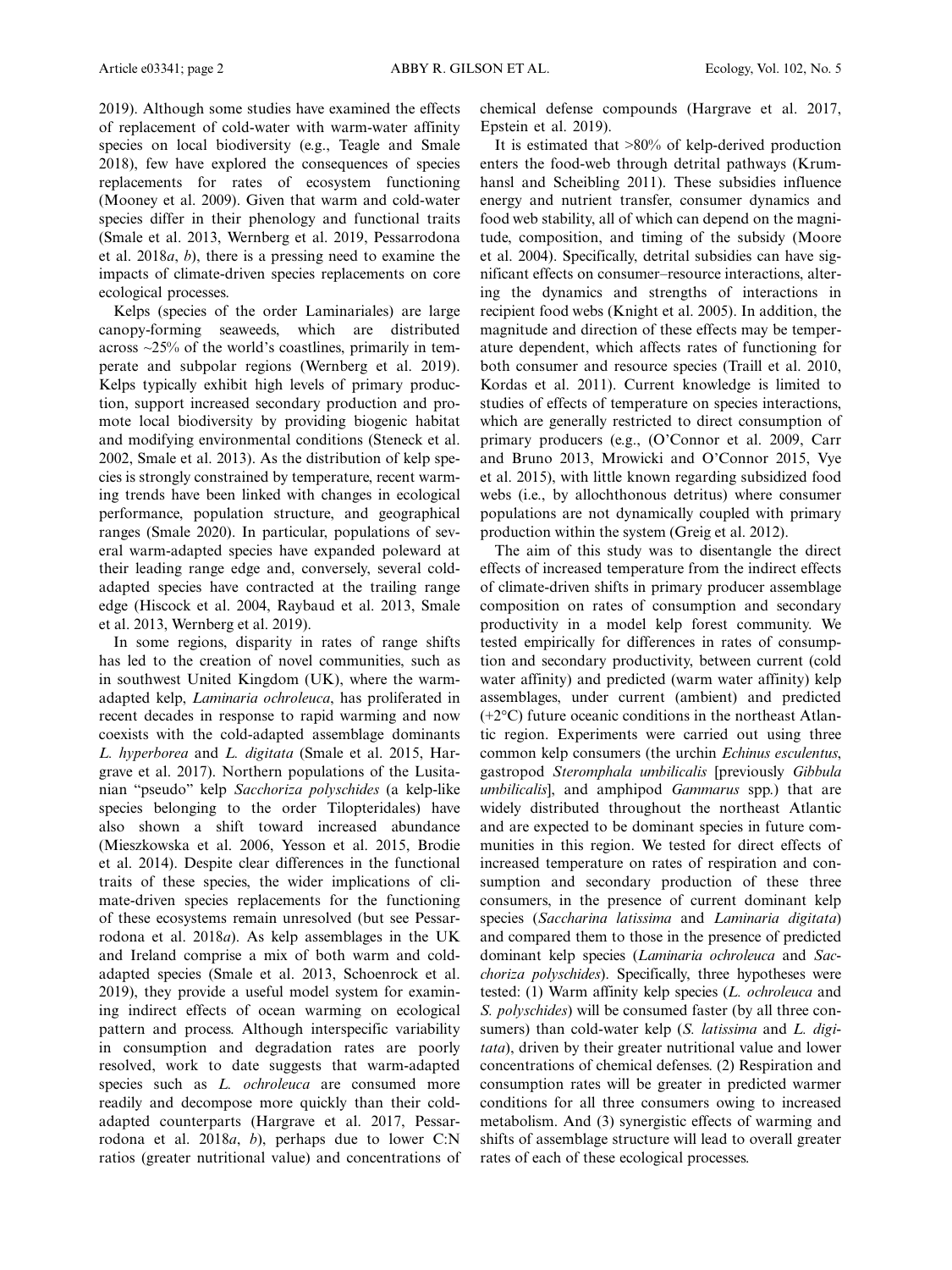#### MATERIALS AND METHODS

# Experimental design and set-up

Experimental kelp communities were assembled in each mesocosm and were designed to mimic local shallow subtidal algal-dominated communities, which are representative of typical temperate reefs of the UK and Ireland. As the majority of this kelp-derived production enters the food-web through detrital pathways, we selected consumers that are largely detritivorous to capture detritivore–subsidy relationships (in contrast to previous studies of algal-grazer interactions that have focused on herbivores, e.g., Mrowicki and O'Connor [2015]). Three experiments were conducted, with each adopting a different model consumer: the urchin, Echinus esculentus; the gastropod, Steromphala umbilicalis (previously Gibbula umbilicalis); and the amphipod, Gammarus spp. All consumer species are widely distributed throughout the northeast Atlantic and were chosen based on their common abundance in intertidal and subtidal kelp communities in this region and their key role as detritivores (Crothers 2001, Fredriksen 2003, Norderhaug et al. 2003, Kelly 2005, de Bettignies et al. 2020). These consumers are not range edge populations and no evidence to date suggests future climate-driven range expansion or contraction in the UK and Ireland. Rather, they were selected from a limited set of kelp-consumers that are likely to coexist with range-expanding warm-temperate kelps such as *L. ochroleuca* and *S. poly*schides, thus creating novel consumer–resource interactions (Smale et al. 2015, 2016, 2020, Pessarrodona et al.  $2018a$ ). In addition, species such as E. esculentus are key components in structuring kelp-dominated systems in other regions and it is possible that their importance in the UK and Ireland will increase under future ocean warming and community reconfiguration (Sjøtun et al. 2006, Norderhaug and Christie 2009, Filbee-Dexter and Scheibling 2014, Rinde et al. 2014, Leclerc et al. 2015). Although care was taken to ensure the selection of G. locusta, it is possible that other gammarid species may have been present and we, therefore, refer to these consumers as Gammarus spp. Other intertidal gammarids can be confused with G. locusta but are known to occupy different habitats, particularly more brackish waters than those sampled for this experiment (Costello et al. 1989). Individuals for the current study were collected specifically below *Ascophyllum nodosum* canopies in a fully marine environment, which is thought to be the preferred habitat of G. locusta (Pavia and Carr 1999).

Experiments were conducted using an outdoor flowthrough mesocosm system at Queen's University Belfast Marine Laboratory, Portaferry, Northern Ireland. Experiments had a fully factorial design with two factors: (1) kelp assemblage composition (fixed, two levels: warm-affinity species that are predicted to proliferate and extend their ranges poleward into cooler waters of the northeast Atlantic [a mixture of Laminaria ochroleuca and Sacchoriza polyschides; Hargrave et al. 2017] and typical colder-affinity species that currently dominate low shore/shallow subtidal rocky habitats in cooler waters of the northeast Atlantic [a mixture of Saccharina latissima and Laminaria digitata; Simkanin et al. 2005); and (2) water temperature (fixed, two levels: ambient,  $+2$ <sup>o</sup>C). In each experiment, warmed treatments were maintained at  $2^{\circ}$ C above ambient temperature, which represents predicted sea surface temperature increase in the northeast Atlantic by 2090 (relative to 1990; Philippart et al. 2011) and is currently observed during short term extreme warming events in the region (Joint and Smale 2017). Ambient temperatures were  $13.9^{\circ} \pm 1^{\circ}C$ ,  $14.4^{\circ} \pm 0.5^{\circ}C$ , and  $12.9^{\circ} \pm 1.3^{\circ}C$  for experiment 1, 2, and 3, respectively (Appendix S1: Table S1), Given that our consumer species are not range edge populations and can be distributed further south than the location of this study, warming treatments were not expected to exceed thermal thresholds but to increase consumer performance based on thermal tolerance curves and metabolism.

The mesocosm platform was supplied with sand-filtered seawater directly from the adjacent Strangford Lough. The exact set-up and duration of each experiment differed slightly to be representative and appropriate for the different consumers (see Appendix S1: Table S2 for more detail). Briefly, for E. esculentus a total of five replicate mesocosms were used for each treatment combination, whereas eight smaller replicates were used for S. umbilicalis and Gammarus spp. For E. esculentus, one individual was held in each mesocosm, whereas four and 10 individuals were held in each tank for S. umbilicalis and Gammarus spp., respectively. In addition, "no consumer" controls were established for each treatment combination, to quantify changes in macroalgal biomass independent from effects of consumers (Appendix S1: Table S2).

For E. esculentus, dump buckets were used to simulate wave action on rocky shores (approximate mean flowthrough rate, 4 L/minute). For S. umbilicalis and Gammarus spp., water flow was achieved using large buckets (40 L) containing eight smaller flow-through hoses, with two hoses placed inside each mesocosm (approximate flow-through rate, 1.5 L/minute). Heated temperature conditions were created using aquarium heaters (Elite Submersible 300 W, Hagen Inc., Mansfield, Massachusetts, USA) and temperature was estimated twice daily within each mesocosm for the duration of the experiment using a digital aquarium thermometer (Marina Aqua-Minder, Hagen Inc.).

## Sample collection

Following collection from a nearby rocky shore (Walter Shore, County Down, Northern Ireland, UK; 54.382 $\degree$  N, 5.553 $\degree$  W), consumers were acclimatized to the mesocosm conditions for one week. Size classes for each species, E. esculentus (80–100 mm), S. umbilicalis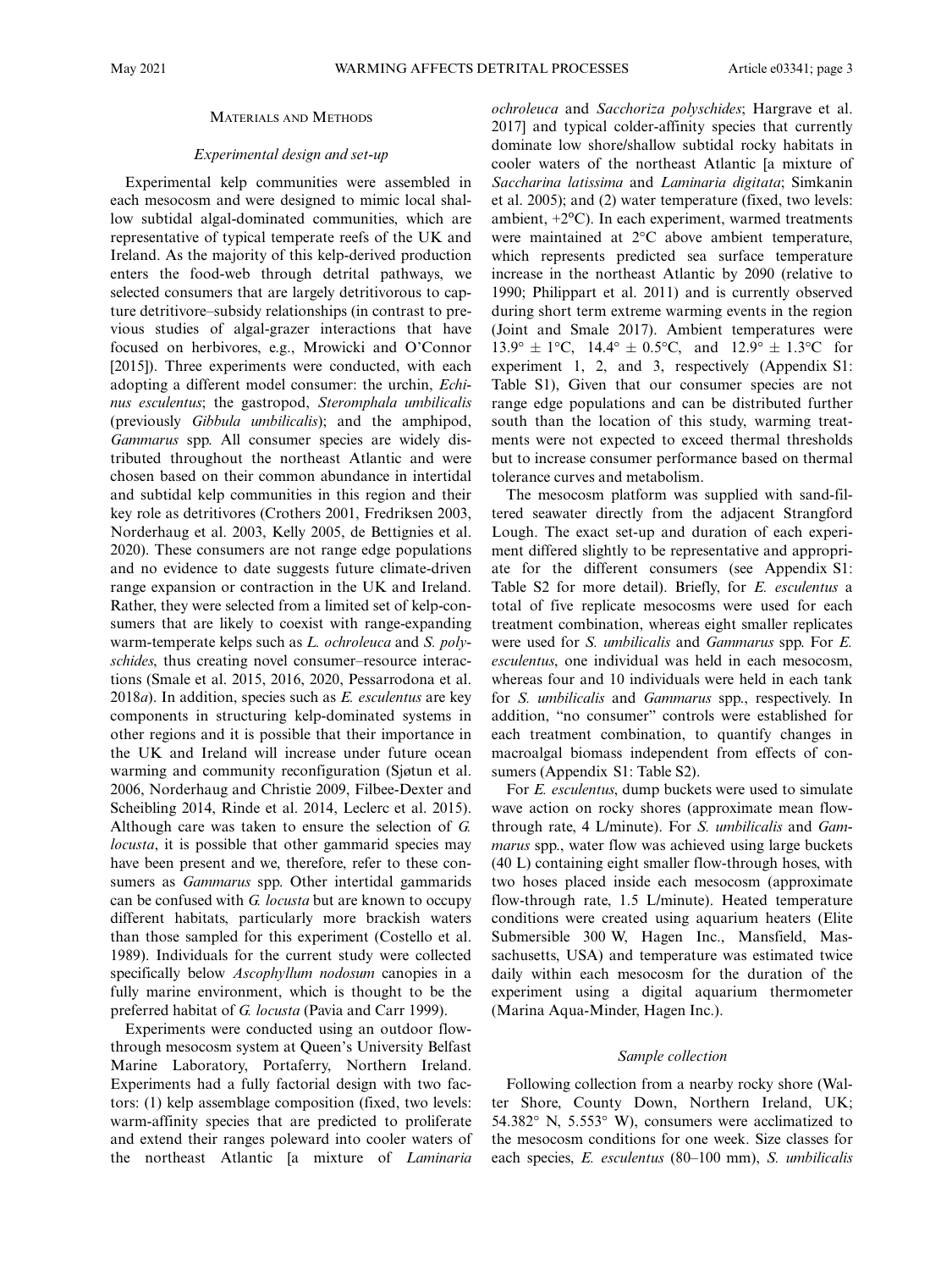(9–13 mm), and Gammarus spp. (3–5 mm) were selected to avoid collection of juveniles but allow scope for growth during the experiment. All consumers were fed ad libitum on macroalgal material found at their collection site before being starved for 48 h prior to the start of the experiment to empty the gut of any remaining food items and standardize initial nutritional state (Moulin et al. 2015). Three common kelp species  $(L.$  digitata, S. latissima, and S. polyschides) were collected prior to the experiment from local rocky shores (Knockinelder 54.384 $\textdegree$  N, 5.473 $\textdegree$  W and Walter Shore, County Down). A fourth range extending species that is not found locally, L. ochroleuca, was collected from Plymouth Sound, southwest UK  $(50.3606^{\circ} \text{ N}, 4.1625^{\circ} \text{ W})$ and transported fresh in freezer boxes containing ice packs to Portaferry. Macroalgal material was cut into 5 cm fragments, blotted dry, weighed to two decimal places. and frozen.

## Consumption rates

To test for differences in consumption rates of all three consumers among all experimental treatments, detrital kelp biomass was quantified at the beginning and end of each experiment. As most kelp production is consumed as detritus, macroalgae were frozen prior to the experiment to ensure death and facilitate their consumption as detrital material. Every three days during the experiment, a known biomass of freshly thawed kelp was fed to each consumer (biomass of each kelp species fed to each consumer were as follows: E. esculentus, 10-11 g; S. umbilicalis, 5–6 g; Gammarus spp., 5–6 g), with the warm-affinity treatments receiving a dose of both S. polyschides and L. ochroleuca and the cold-affinity treatments receiving both S. latissima and L. digitata. Pilot studies were used to estimate sufficient kelp biomass required for feeding. At the end of day three, all remaining kelp material was collected, blotted and weighed before the next feed. To standardize food availability and quality (nutritional value) as well as any changes in chemical composition (and therefore palatability), only basal parts of the blade of each kelp species were added to each mesocosm. To control for autogenic changes in kelp during each feed, biomass loss in control treatments without consumers was averaged for each treatment. The amount of kelp consumed in each mesocosm was then corrected for autogenic changes using the mean value from the corresponding treatment. Where more than one consumer individual was present in the mesocosm, the amount of kelp material consumed was divided by the number of individuals (g dry mass/individual).

# Respiration rates

To test for differences in respiration rates of all consumers among treatments, oxygen consumption rates were quantified by comparing dissolved oxygen concentrations in water in all mesocosms after periods of artificially induced dark incubation using an optical probe (HACH IntelliCAL LDO101, LoveLand, Colorado, USA; Noël et al. 2010). Any remaining kelp material was first removed and initial oxygen concentrations were measured within each mesocosm before water flow was immediately stopped. Mesocosms were then covered with black polyethylene covers and incubated in darkness for a period of 3–12 h, after which another set of respiration measurements were taken. Incubation periods for each consumer varied to ensure a quantifiable change in oxygen concentration was achieved and respiration rates were calculated as  $O_2$  consumption per individual per hour (mg/L; Noël et al. 2010, White et al. 2018); incubations were conducted toward the end of the experimental period and lasted 3 h for E. esculentus and S. umbilicalis and 12 h for Gammarus spp. Mesocosm temperatures were not measured continuously throughout the incubation period but any changes in temperature during incubations were consistent across treatments as all mesocosms were kept under similar conditions. As we were interested in testing for differences among treatments and not absolute oxygen consumption rates, any indirect changes to dissolved oxygen concentrations via changes in temperature would not affect the results. In addition, we wanted to mimic natural fluctuations in temperature associated with changes in tidal state or weather.

## Secondary production

To test for differences in growth and biomass of each of the three consumers among all experimental treatments, total length to the nearest millimeter and total wet biomass to the nearest  $0.001$  g (*E. esculentus*, test diameter; S. umbilicalis, shell length; Gammarus spp., tip of the head to the pleotelson) for each individual were taken at the beginning and end of each experiment. At the beginning of the experiment, it was not possible to measure live gammarids accurately with nonintrusive methods, thus, Gammarus spp. was subsampled destructively ( $n = 30$  from the same population) and measured at the start of the experiment. The resulting average length of the sub-sample was used as a proxy for the mean length of individuals prior to the start of the experiment. Mean consumer biomass of individuals was  $387 \pm 3$  g (mean  $\pm$  SD) for *E. echinus*,  $1 \pm 0.003$  g for *S.* umbilicalis, and  $0.006 \pm 0.0002$  g for *Gammarus* spp. The gonad index of E. esculentus was estimated to test for any effects of different kelp composition on their reproductive capacity. At the end of the experiment, wet gonad biomass was calculated by dissecting out the gonads, blotting dry, and weighing to the nearest 0.01 g. The gonad index was then estimated using the ratio of gonad wet biomass to total wet biomass. To test for and characterize relationships between wet and dry biomass for each species, all consumers were dried at 60°C until constant biomass was obtained to estimate dry biomass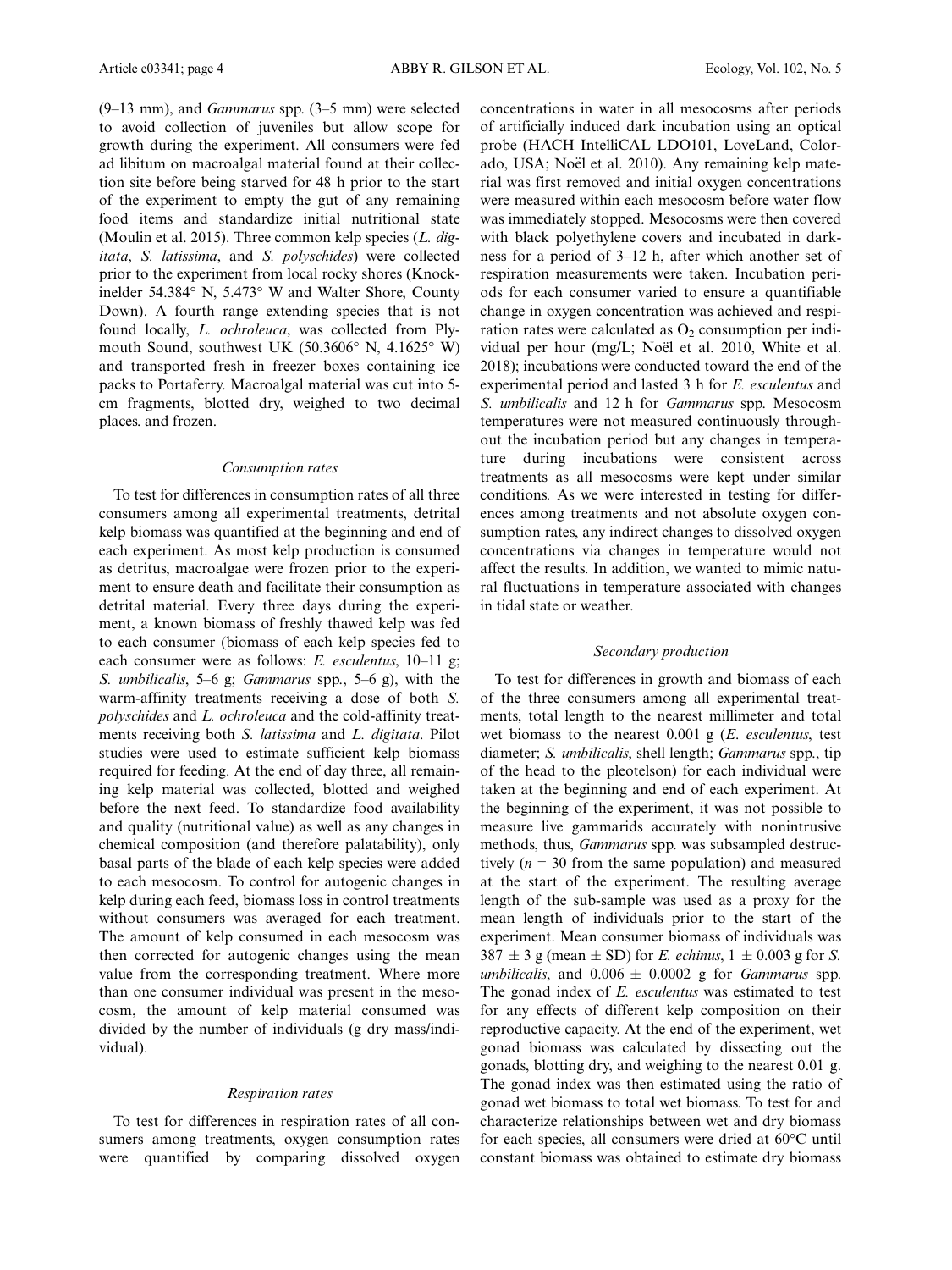and then placed in a muffle furnace at 450°C for 3 h to obtain ash-free dry mass.

#### Data analysis

General linear models were used to test for differences between cold-affinity and warm-affinity kelp assemblages and temperature on consumption (of kelp mixtures and per individual kelp species) and respiration rates and secondary productivity (length and wet or ashfree dry biomass) of three consumers (the urchin Echinus esculentus, gastropod Steromphala umbilicalis, or amphipod Gammarus spp.). All models included an interaction term to test for synergistic effects of increased temperature and different kelp assemblages but when not significant, interactions were removed and the model rerun with main terms only. If model assumptions were met, ANOVA was used to obtain  $P$  and  $F$  values (package car; Fox and Weisberg 2011). Where  $P$  values were significant, Tukey HSD adjusted pairwise comparisons using least-square means were used for post hoc comparisons (package lsmeans; Lenth 2018). Residuals were visually inspected and QQ plots were used to check

assumptions of normality and homogeneity of variance (Zuur et al. 2009). Where residuals did not meet model assumptions, data were log-transformed and the model rerun. All analyses were conducted using R (R Development Core Team 2016).

# **RESULTS**

#### Consumption rates

Consumption rates of E. esculentus ( $F_{1, 893} = 193.78$ ;  $P < 0.001$ ) and *S. umbilicalis*  $(F_1, 562 = 51.6471;$  $P < 0.001$ ) differed between kelp assemblage treatments and post hoc tests identified that E. esculentus consumed significantly more cold-affinity kelp detritus and S. umbilicalis more warm-affinity kelp detritus (Fig. 1). No significant effect of temperature on the consumption rates of E. esculentus and S. umbilicalis was recorded. Consumption rates of Gammarus spp. did not differ between kelp assemblage treatments but there was a significant effect of temperature  $(F_{1, 216} = 16.177)$ ;  $P < 0.001$ ) and post hoc tests identified greater consumption rates in warmer conditions (Fig. 1).



FIG. 1. Consumption rates (mean  $\pm$  SE) of cold and warm-water affinity kelp assemblages (g dry mass/d) under different warming treatments (ambient and  $+2^{\circ}C$ ) by (a, d) Echinus esculentus; (b, e) Steromphala umbilicalis; and (c, f) Gammarus spp. Kelp species are SL, Saccharina latissima; LD, Laminaria digitata; LO, Laminaria ochroleuca; and SP, Saccorhiza polyschides. Lowercase letters represent groups of means that are statistically indistinguishable ( $P < 0.05$ ) between kelp assemblages and individual kelp species based on post hoc tests.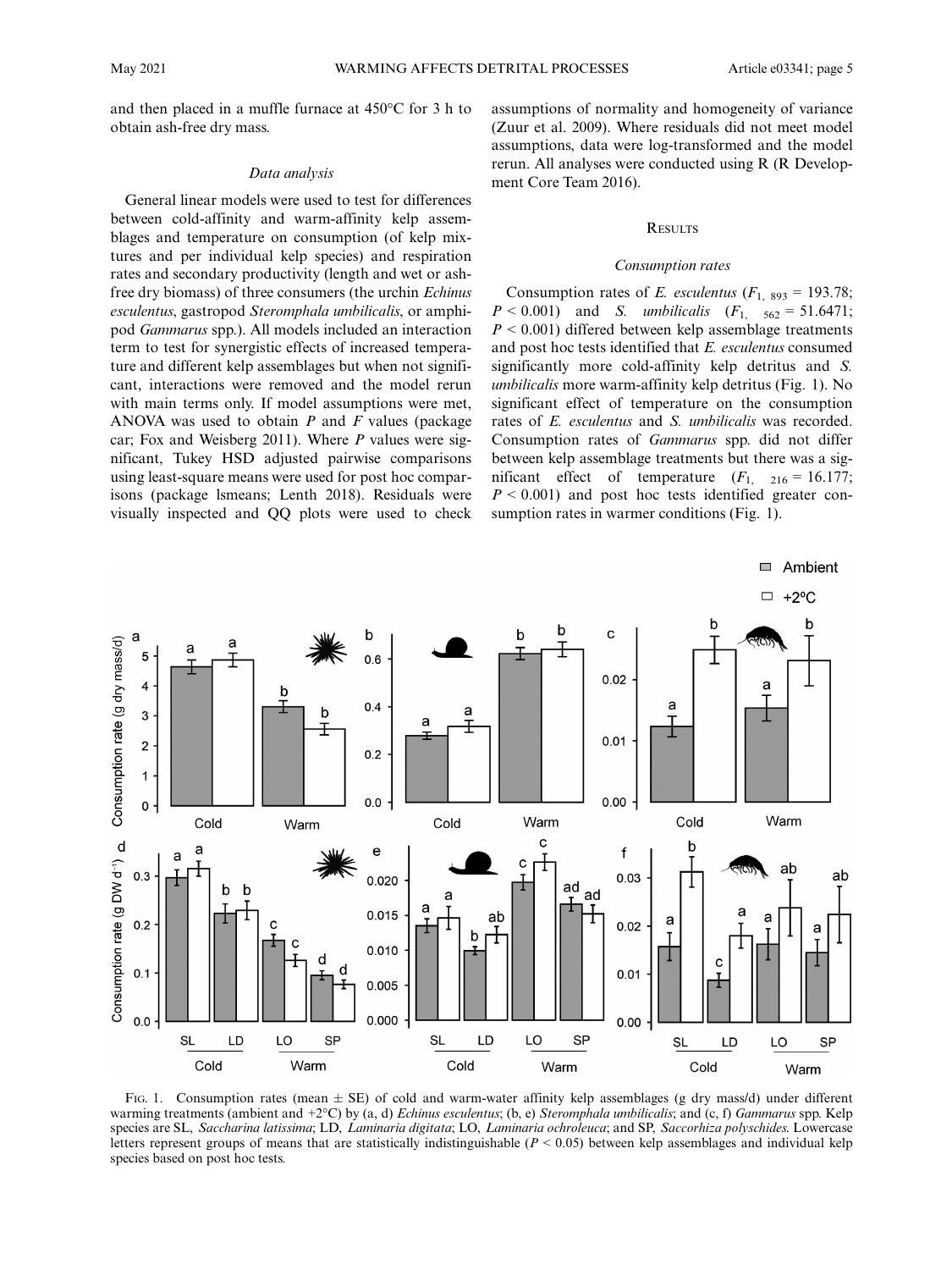#### Respiration rates

No significant effect of kelp assemblage or temperature on the respiration rates of E. esculentus was identified, although rates appeared generally lower in warmed treatments (Fig. 2). There was a significant effect of temperature on the respiration rates of S. umbilicalis  $(F_{1,28} = 83.823; P < 0.001)$  and *Gammarus* spp.  $(F_{1,29} = 72.111; P \le 0.05)$ , with higher rates in warmer conditions when fed either kelp assemblage, but no significant effect of kelp assemblage (Fig. 2).

# Secondary production

Variability between individuals was high, and we did not identify any significant effects of temperature or kelp assemblage on the growth, biomass and gonad index of E. esculentus (Fig. 3). There was a slight tendency toward reduced secondary production in warmed treatments, but this was not statistically significant ( $P > 0.05$ ). High variability meant there was also no effect of temperature on the growth of S. umbilicalis, but there was a general trend toward increased secondary production in warmed treatments (Fig. 3). Ash-free dry biomass differed between temperature treatments  $(F_{1,26} = 4.168; P = 0.05)$  and post hoc tests identified greater biomass in warmed treatments when fed warm-affinity kelp detritus (Fig. 3). Growth of Gammarus spp. differed between temperature  $(F_{1,26} = 5.896; P = 0.02)$  and kelp assemblage  $(F_{1,26} = 5.896; P = 0.02)$ 5.136;  $P = 0.03$ ) treatments. Although growth was consistently lower when fed warm-affinity kelp detritus, post hoc tests identified that growth was only significantly lower in ambient treatments (Fig. 3). Ash-free dry biomass of Gammarus spp. also differed between temperature treatments ( $F_{1,26} = 12.0086$ ;  $P < 0.001$ ) and post hoc tests identified consistently lower biomass in warmed conditions (Fig. 3).

#### **DISCUSSION**

Our study shows how indirect effects of warming (i.e., climate-driven shifts in resource species composition) can interact with direct effects (i.e., increased temperature) to alter key rates of ecosystem functioning and highlights how responses are not uniform across consumer–resource interactions. For example, in warmed treatments respiration rates of S. umbilicalis and Gammarus spp. increased, but not E. esculentus, and only the consumption rates of Gammarus spp. increased when warmed. The consumption rates of cold- and warm-water kelp assemblages differed among all consumers. E. esculentus consumed significantly more of the current cold-adapted dominant kelp species (S. latissima and L. digitata) and *S. umbilicalis* consumed more of the predicted future dominant kelp species (L. ochroleuca and S. polyschides), but Gammarus spp. showed no preference. Similarly, effects of experimental treatments on secondary productivity were inconsistent, as two consumers showed tentative signs of reduced growth under warmer conditions, while S. *umbilicalis* appeared to increase growth rates and ash-free biomass in response to warming. Secondary productivity did not differ between cold and warm affinity kelp assemblages for any consumer. Our hypothesis that direct and indirect effects of climate change would interact synergistically to increase rates of functioning was, therefore, only partially supported and, instead, responses were complex, species-specific, and less predictable.

The temperature dependence of respiration rates in S. umbilicalis and Gammarus spp. is in line with current metabolic theory (Pӧrtner 2010). Under warming scenarios, these significant increases in per capita rates of metabolism drive increases in community respiration and lead to significant reductions of gross and net assemblage productivity (White et al. 2018). These

Ambient



FIG. 2. O<sub>2</sub> consumption per individual per hour of three consumers: (a) *Echinus esculentus*, (b) *Steromphala umbilicalis*, and (c) Gammarus spp. fed different kelp assemblages (cold and warm affinity) under different warming treatments (ambient and +  $2^{\circ}$ C). The upper and lower boundaries of each box represent the 75th and 25th percentiles, respectively, and the solid in the middle represents the median. Upper and lower whiskers represent the 90th and 10th percentiles, respectively. Lowercase letters represent groups of means that are statistically indistinguishable ( $\dot{P}$  < 0.05) between kelp assemblages and individual kelp species based on post hoc tests.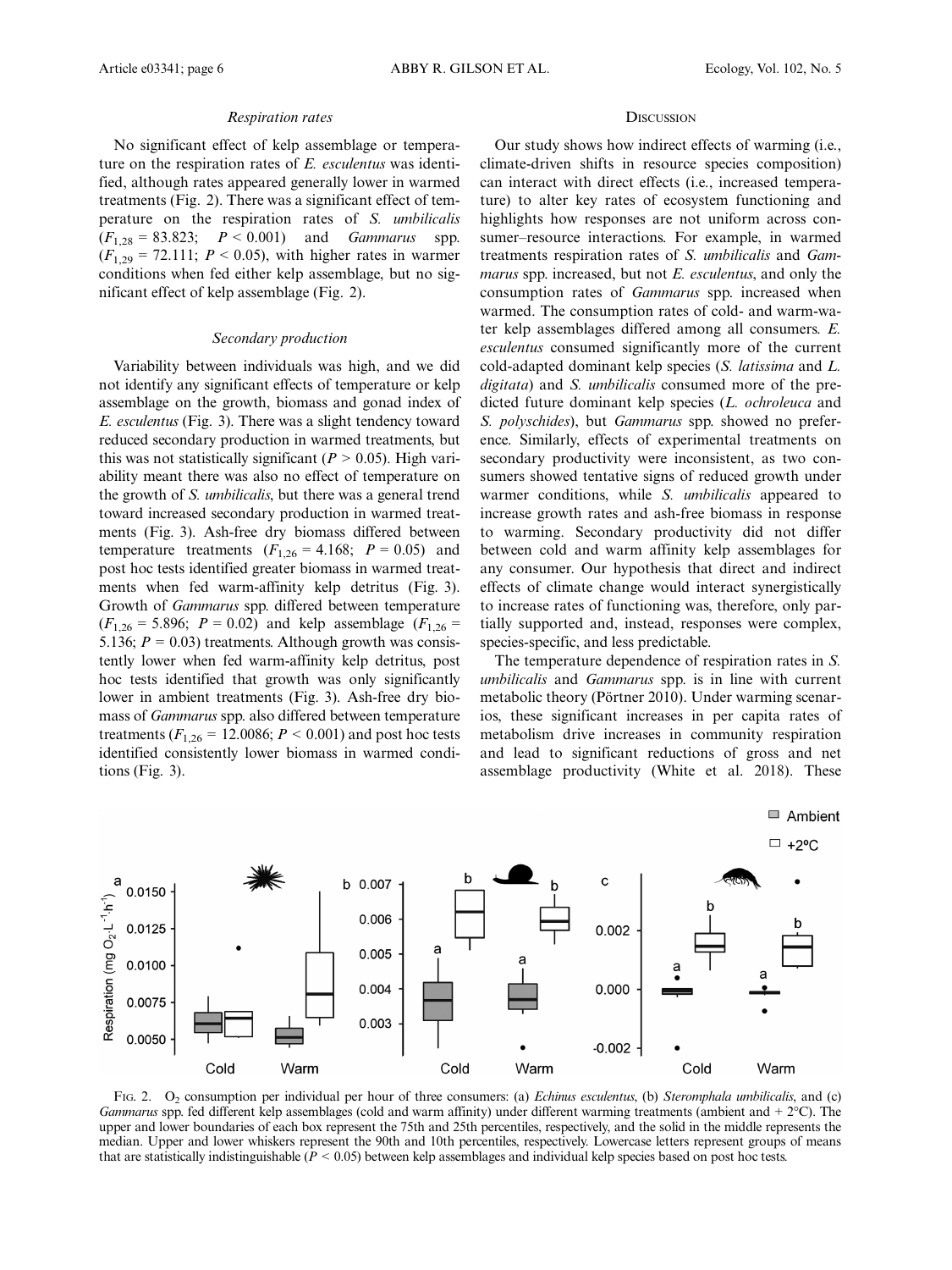

FIG. 3. (a) Growth rates, (b) change in biomass, and (c) gonad index of Echinus esculentus, (d) growth rates and (e) change in ash-free biomass (AFDM) of Steromphala umbilicalis and (f, g) Gammarus spp. fed different kelp assemblages (cold and warm affinity) under different warming treatments (ambient and +2°C) over differing experimental periods (E. esculentus 12 weeks, S. umbili*calis* 4 weeks, *Gammarus* spp. 2 weeks). Values are means  $\pm$  SE;  $n = 5$ .

consequences, however, will be mediated by shifts in the properties of resources and the body size of consumers associated with increased temperatures (Binzer et al. 2016). Given the temperature dependence of trophic cascades, these small changes at the individual level can have significant consequences for ecosystemscale processes (Hansson et al. 2013, Svensson et al. 2017). The lack of a temperature effect identified in E. esculentus may reflect an ability to acclimate to higher temperatures, particularly when temperatures do not exceed seasonal temperature cycles and maximum summer means found in their habitats (Siikavuopio et al. 2008). Acclimation has been identified in multiple species of sea urchin and has been shown to occur within the time-frame of the current experiment (Harianto et al. 2018, Rich et al. 2018). Further experiments in which respiration rates are monitored periodically throughout the experiment are needed to identify potential differences in acute and adaptive responses.

Considering there was no effect of temperature on the respiration rates of E. esculentus, the lack of temperature effect on consumption rates is not surprising as there would be no significant increase in energy demand. E. esculentus did, however, consume significantly greater quantities of cold-affinity kelps despite their lower nutritional value and greater concentrations of chemical defenses compared to their predicted warm-affinity counterparts (Hargrave et al. 2017, Epstein et al. 2019). Sea urchins and macroalgae have a strong evolutionary history, coevolving with the macroalgal species present within their habitat over time (Vadas 1977). As such, urchins have strong preferences in food choice experiments and greater consumption of macroalgal species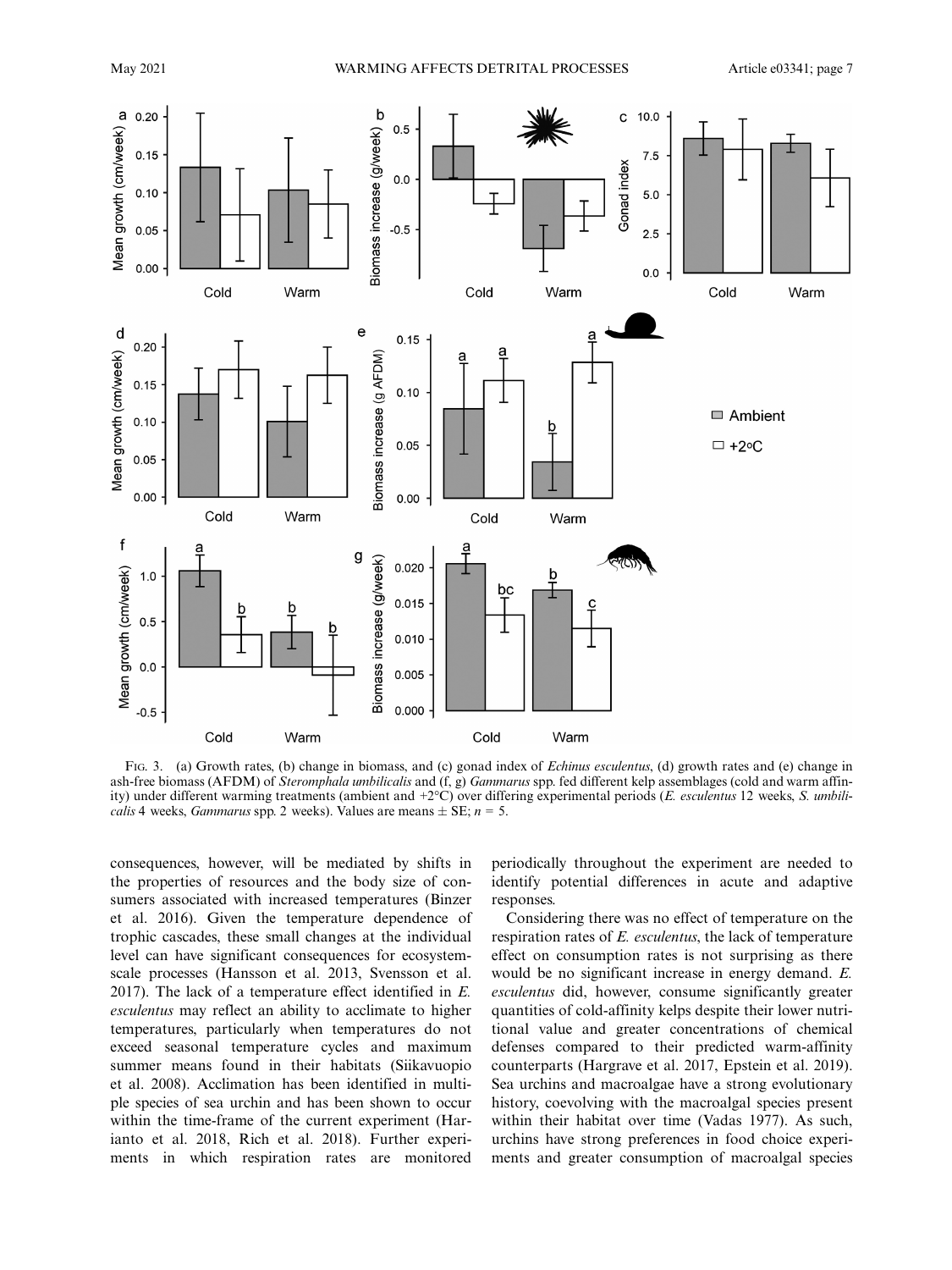that is naturally abundant in their habitat has been reported for many species (Vadas 1977, Tomas et al. 2011, Foster et al. 2015). It has been suggested that the ability to detect particular chemical cues or the development of specific digestive enzymes that are compatible with specific macroalgal species may contribute to the high affinity of sea urchins to their most preferred food choice (Lawrence et al. 2013). Populations of E. esculentus in the UK and Ireland have no evolutionary relationship with range-expanding warm-affinity kelps and may not be adapted to find, consume, and digest range-expanding kelps such as Laminaria ochroleuca. Although S. polyschides is regularly found within the habitat of E. esculentus, consumption rates were very low and may reflect the pseudo-annual life history and patchy distribution of this species offering an inconsistent food supply, with urchins choosing to consume perennial, coldwater, kelp species that persist all year round. In other regions such as Norway, however, E. esculentus can play a crucial role in structuring kelp-dominated systems (Sjøtun et al. 2006, Norderhaug and Christie 2009). Under future scenarios of community reconfiguration and ocean warming, E. esculentus may become a key component in controlling kelp forest structure, as has been reported for other species of urchin in the northeast Atlantic including Strongylocentrotus droebachiensis and Paracentrotus lividus (Skadsheim et al. 1995, Leinaas and Christie 1996, Trowbridge et al. 2011).

Despite an increase in the respiration rates of the gastropod S. umbilicalis at higher temperatures, warming did not increase consumption rates as hypothesized. S. umbilicalis is an intertidal gastropod and is frequently exposed to thermally stressful conditions during periods of emersion where substratum and air temperature can often exceed the upper physiological limits of many gastropod species (Chapperon et al. 2017). As a result, S. umbilicalis may have adapted or acquired mechanisms to withstand broader temperature ranges that exceed the temperatures used within the study. Other studies have shown that organisms inhabiting thermally variable environments may be less sensitive to changes in temperature (Yee and Murray 2004). Although the mechanisms behind this temperature tolerance are largely unknown, a study by Yee and Murray (2004) on the grazing gastropod Tegula spp. found that individuals inhabiting populations spanning the full latitudinal range of their distribution were more effective at repairing heat-damaged proteins than those taken from smaller, more geographically restricted, populations. In addition, S. umbilicalis are not obligate kelp grazers and may have benefited from an increase in microalgal growth at higher temperatures, actively selecting microbial community consumption over kelp detritus and obscuring the effect of temperature on consumption rates (Sarmento et al. 2010). Greater consumer-driven control is predicted to significantly alter plant-herbivore interactions under warming scenarios (O'Connor 2009). If gastropods are able to acclimate to broader temperature ranges or metabolic demand only drives greater consumption during peak annual temperatures, macroalgal growth may be compensated for during periods of lower grazing pressure.

Crucially, S. umbilicalis consumed significantly greater quantities of warm-affinity kelps in both temperature treatments, perhaps due to the greater nutritional content and reduced chemical defenses of some warm-affinity kelp species (Hargrave et al. 2017, Epstein et al. 2019). Food preference and selectivity have been shown to correlate with nutritional content, particularly nitrogen, in a number of marine grazers (Van Alstyne and Houser 2003). Avoidance or low feeding rates of macroalgae have been attributed to high concentrations of secondary metabolites, such as polyphenols, that provide a chemical defense against herbivore grazing (Granado and Caballero 2001). This is in line with comparative studies (on fresh kelp) undertaken in the English Channel in which Laminaria ochroleuca has been found to support significantly higher abundances of Patella pellucida and Steromphala (formerly Gibbula) cineraria than its cold-water counterparts L. digitata and L. hyperborea (Smale et al. 2015, Hargrave et al. 2017, Pessarrodona et al. 2018a). Greater consumption of warm-affinity kelps in the future may lead to greater top-down control by grazers, altering the way in which carbon flows through food web compartments. This may lead to far-reaching ecological consequences given that herbivory is not recognized as a major driver of kelp population structure in Ireland and the UK where grazer densities are relatively low and over-grazed barrens are the exception rather than the rule (Smale et al. 2013, Hargrave et al. 2017, Hereward et al. 2018).

The amphipod Gammarus spp. was the only consumer in our study for which consumption rates were directly affected by warming, consuming greater amounts of macroalgae at higher temperatures. Under warming scenarios, the critical role of amphipods in the cycling of organic matter may lead to greater rates of nutrient turnover, decreasing residence time of kelp detritus and leading to functionally faster systems. Given that warmaffinity kelps have been shown to degrade an average of 6.5 times faster than cold-water kelps, faster turnover rates of detritivores under future warming will further exacerbate the consequences of community reconfiguration (Pessarrodona et al. 2018a). It is possible, however, that the observed increase in consumption rates may be a short-term response and that adaptation may occur in longer-term experiments.

We identified no indication of preference of Gammarus spp. for either kelp assemblage. A substantial capacity for the consumption of taxonomically and morphologically diverse macroalgae and a lack of discrimination between macroalgal species has been widely reported for marine amphipod species (Taylor and Brown 2006). Food choice and feeding rates have been shown to positively, negatively, or not correlate with factors such as nutritional quality, chemical defenses,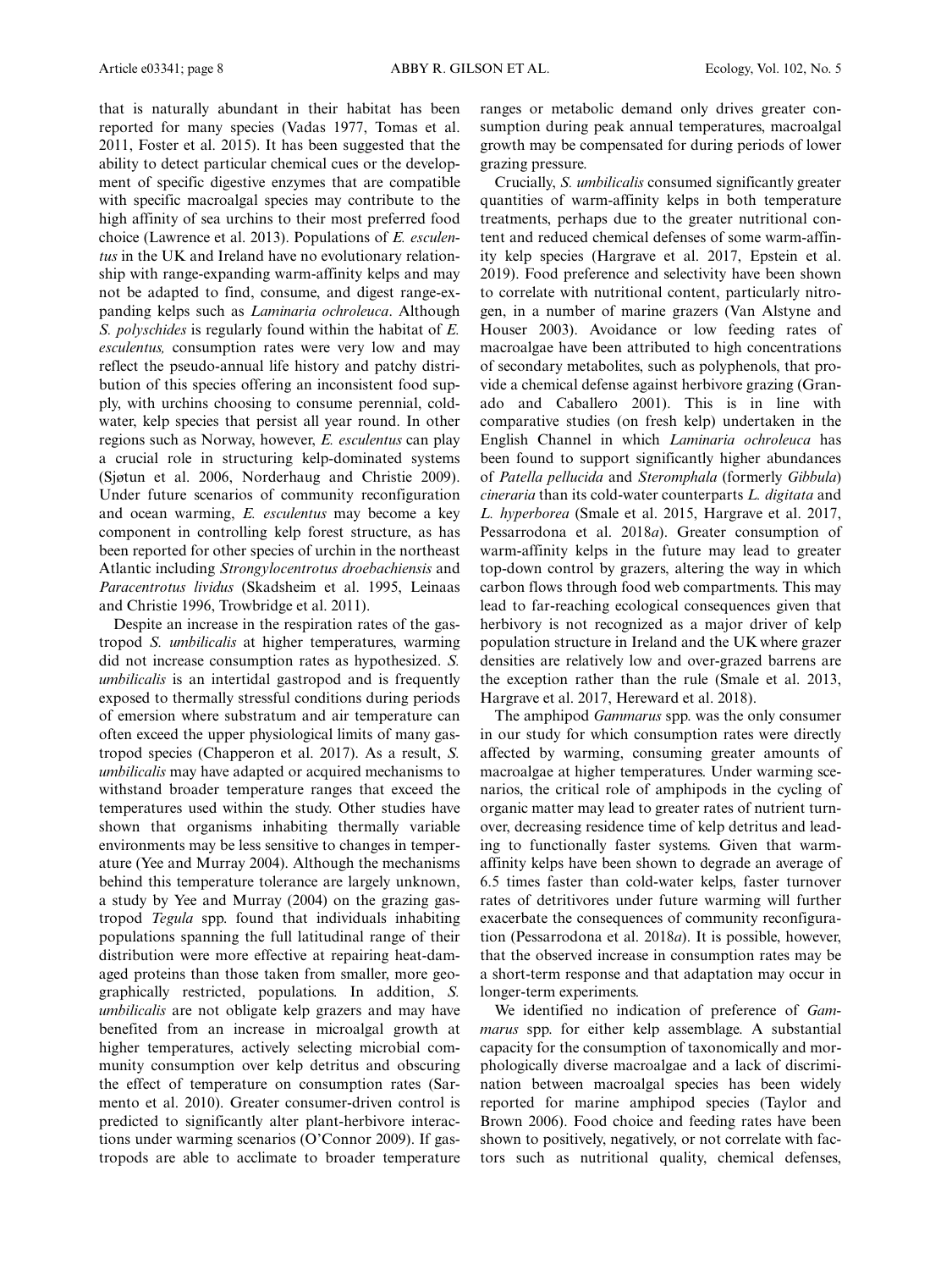morphology, and toughness (Cruz-Rivera and Hay 2001, Jormalainen et al. 2001, Van Alstyne et al. 2001, Duarte et al. 2011). The ability to utilize multiple food sources may explain how populations of marine amphipods are able to persist year-round in high densities and inhabit broad ecological and environmental niche spaces (Cruz-Rivera and Hay 2001, Taylor and Brown 2006). In smaller, less mobile mesograzers, it has also been suggested that macroalgal selection is based primarily on habitat quality and secondarily on its value as a food source (Cox and Murray 2006, Lasley-Rasher et al. 2011). Although it is unlikely that community reconfiguration will affect the consumption of macroalgal detritus by amphipods, differences in the timing and quantity of detrital production between current and predicted kelps may affect food availability, driving changes in population densities and subsequent nutrient cycling.

Despite the significant increase in consumption rates at higher temperatures in our study, secondary biomass in Gammarus spp. was significantly reduced in warmed treatments. Gut traits pose constraints on the quantity of food that can be consumed at any one time, limiting acquisition of adequate nutrients required for an associated increase in metabolic demand (Cruz-Rivera and Hay 2001). As a result, compensatory feeding is not always enough to compensate for negative effects on fitness (Cruz-Rivera and Hay 2001, Duarte et al. 2011, 2014). The ubiquitous occurrence of amphipods (of the Gammarus genus and others) in high densities in most marine habitats underscores their critical role in marine food webs (Bruno and O'Connor 2005). As detritivores, they contribute significantly to coastal carbon and nutrient cycles through the recycling of organic matter and are a primary prey for a large number of benthic consumers (Nyssen et al. 2002, Dauby et al. 2003, Padovani et al. 2012). Changes to secondary biomass will have significant consequences for coastal food webs, slowing turnover rates of organic matter and reducing nutrient availability. In addition, reduced prey availability at lower trophic levels will propagate to higher trophic levels, reducing overall food web biomass, energy transfer efficiency and ultimately, food web stability (Dermott 2001).

In summary, our findings suggest that direct (i.e., increased temperature) and indirect (i.e., community reconfiguration) effects of ocean warming can alter per capita rates of ecosystem functioning, but that the strength and direction of these consequences will depend highly on consumer identity. We highlight how species relationships can change under predicted climate change scenarios and the importance of life history and properties of both consumers and resources. Compensatory mechanisms such as trait selection, however, may mediate the effects of temperature on the structure and functioning of ecological communities, maintaining key rates of ecosystem functioning. Understanding how these changes to species interactions at the individual level will translate to the population level and ultimately impact the functioning of our ecosystems is critical to predicting and managing the effects of a changing climate. The ability of ecological and evolutionary processes to moderate and maintain community-level responses to environmental change must be the focus of future work.

#### **ACKNOWLEDGMENTS**

We would like to thank Lydia White, Brendan McNamara, Emma Healey, and Mark Emmerson for their invaluable help with mesocosm maintenance and experimental advice. This study was completed as part of a PhD studentship funded by the Department for Economy Northern Ireland and in part by the Natural Environmental Research Council and the Department for Environment, Food and Rural Affairs (grant number NE/ L003279/1, Marine Ecosystems Research Programme). D. Smale was supported by a UKRI Future Leaders Fellowship (MR/ S032827/1). All authors designed the research. A. Gilson performed the experiment and analysed the data. All authors wrote the manuscript, which was co-led by A. Gilson and D. Smale.

#### LITERATURE CITED

- Binzer, A., C. Guill, B. C. Rall, and U. Brose. 2016. Interactive effects of warming, eutrophication and size structure: Impacts on biodiversity and food-web structure. Global Change Biology 22:220–227.
- Blowes, S. A., et al. 2019. The geography of biodiversity change in marine and terrestrial assemblages. Science 366:339–345.
- Brodie, J., et al. 2014. The future of the northeast Atlantic benthic flora in a high  $CO<sub>2</sub>$  world. Ecology and Evolution 4:2787–2798.
- Bruno, J. F., and M. I. O'Connor. 2005. Cascading effects of predator diversity and omnivory in a marine food web: Cascading effects of predator diversity. Ecology Letters 8:1048– 1056.
- Burrows, M. T., et al. 2014. Geographical limits to species-range shifts are suggested by climate velocity. Nature 507:492–495.
- Carr, L. A., and J. F. Bruno. 2013. Warming increases the topdown effects and metabolism of a subtidal herbivore. PeerJ 1: e109.
- Chapperon, C., K. Studerus, and J. Clavier. 2017. Mitigating thermal effect of behaviour and microhabitat on the intertidal snail Littorina saxatilis (Olivi) over summer. Journal of Thermal Biology 67:40–48.
- Costello, M. J., M. C. Holmes, D. McGrath, and A. A. Myers. 1989. A review and catalogue of the Amphipoda (Crustacea) in Ireland. Irish Fisheries Investigations Series B33:31–38.
- Cox, T. E., and S. N. Murray. 2006. Feeding preferences and the relationships between food choice and assimilation efficiency in the herbivorous marine snail Lithopoma undosum (Turbinidae). Marine Biology 148:1295–1306.
- Crothers, J. H. 2001. Common topshells: an introduction to the biology of *Osilinus lineatus* with notes on other species in the genus. Field Studies 10:115–160.
- Cruz-Rivera, E., and M. Hay. 2001. Macroalgal traits and the feeding and fitness of an herbivorous amphipod: The roles of selectivity, mixing, and compensation. Marine Ecology Progress Series 218:249–266.
- Dauby, P., F. Nyssen, and C. D. Broyer. 2003. Amphipods as food sources for higher trophic levels in the Southern Ocean: A synthesis. Pages 129–134 in A. D. Hemmings, D. R. Rothwell and K. N. Scott, editors. Antarctica in a global context. Backhuys, Leiden, The Netherlands.
- de Bettignies, F., et al. 2020. Temporal succession of a macrofaunal community associated with kelp fragment accumulations in an in-situ experiment. Marine Ecology Progress Series 1:1–2.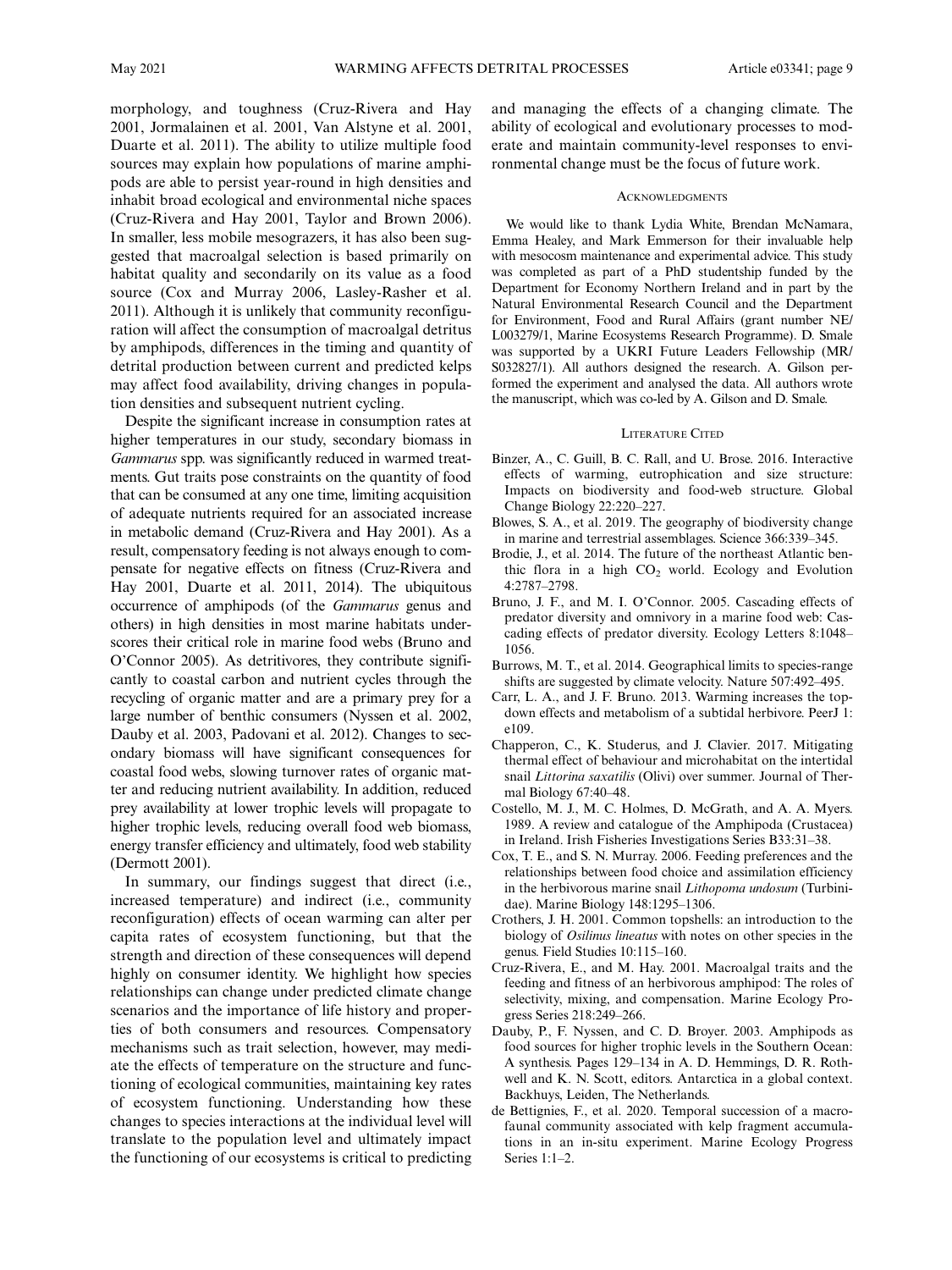- Dermott, R. 2001. Sudden disappearance of the amphipod Diporeia from Eastern Lake Ontario, 1993–1995. Journal of Great Lakes Research 27:423–433.
- Dornelas, M., N. J. Gotelli, B. McGill, H. Shimadzu, F. Moyes, C. Sievers, and A. E. Magurran. 2014. Assemblage time series reveal biodiversity change but not systematic loss. Science 344:296–299.
- Duarte, C., K. Acuña, J. M. Navarro, and I. Gómez. 2011. Intra-plant differences in seaweed nutritional quality and chemical defenses: Importance for the feeding behavior of the intertidal amphipod Orchestoidea tuberculata. Journal of Sea Research 66:215–221.
- Duarte, C., K. Acuña, J. M. Navarro, I. Gómez, E. Jaramillo, and P. Quijon. 2014. Variable feeding behavior in Orchestoidea tuberculata (Nicolet 1849): Exploring the relative importance of macroalgal traits. Journal of Sea Research 87:1–7.
- Epstein, G., A. Foggo, and D. A. Smale. 2019. Inconspicuous impacts: Widespread marine invader causes subtle but significant changes in native macroalgal assemblages. Ecosphere 10: e02814.
- Filbee-Dexter, K., and R. Scheibling. 2014. Sea urchin barrens as alternative stable states of collapsed kelp ecosystems. Marine Ecology Progress Series 495:1–25.
- Foster, M. C., J. E. K. Byrnes, and D. C. Reed. 2015. Effects of five southern California macroalgal diets on consumption, growth, and gonad weight, in the purple sea urchin Strongylocentrotus purpuratus. PeerJ 3:e719.
- Fox, J., and S. Weisberg. 2011. Multivariate linear models in R. An R companion to applied regression. Thousand Oaks, Los Angeles, California, USA.
- Frainer, A., R. Primicerio, S. Kortsch, M. Aune, A. V. Dolgov, M. Fossheim, and M. M. Aschan. 2017. Climate-driven changes in functional biogeography of Arctic marine fish communities. Proceedings of the National Academy of Sciences USA 114:12202–12207.
- Fredriksen, S. 2003. Food web studies in a Norwegian kelp forest based on stable isotope ( $\delta$ 13C and  $\delta$ 15N) analysis. Marine Ecology Progress Series 260:71–81.
- García Molinos, J., B. S. Halpern, D. S. Schoeman, C. J. Brown, W. Kiessling, P. J. Moore, J. M. Pandolfi, E. S. Poloczanska, A. J. Richardson, and M. T. Burrows. 2016. Climate velocity and the future global redistribution of marine biodiversity. Nature Climate Change 6:83–88.
- Granado, I., and P. Caballero. 2001. Feeding rates of Littorina striata and Osilinus atratus in relation to nutritional quality and chemical defenses of seaweeds. Marine Biology 138:1213–1224.
- Greig, H. S., P. Kratina, P. L. Thompson, W. J. Palen, J. S. Richardson, and J. B. Shurin. 2012. Warming, eutrophication, and predator loss amplify subsidies between aquatic and terrestrial ecosystems. Global Change Biology 18:504–514.
- Hansson, L.-A., A. Nicolle, W. Graneli, P. Hallgren, E. Kritzberg, A. Persson, J. Björk, P. A. Nilsson, and C. Brönmark. 2013. Food-chain length alters community responses to global change in aquatic systems. Nature Climate Change 3:228– 233.
- Hargrave, M. S., A. Foggo, A. Pessarrodona, and D. A. Smale. 2017. The effects of warming on the ecophysiology of two coexisting kelp species with contrasting distributions. Oecologia 183:531–543.
- Harianto, J., H. D. Nguyen, S. P. Holmes, and M. Byrne. 2018. The effect of warming on mortality, metabolic rate, heatshock protein response and gonad growth in thermally acclimated sea urchins (Heliocidaris erythrogramma). Marine Biology 165:96.
- Hawkins, S., P. Moore, M. Burrows, E. Poloczanska, N. Mieszkowska, R. Herbert, S. Jenkins, R. Thompson, M. Genner,

and A. Southward. 2008. Complex interactions in a rapidly changing world: Responses of rocky shore communities to recent climate change. Climate Research 37:123–133.

- Hereward, H. F. R., A. Foggo, S. L. Hinckley, J. Greenwood, and D. A. Smale. 2018. Seasonal variability in the population structure of a habitat-forming kelp and a conspicuous gastropod grazer: Do blue-rayed limpets (Patella pellucida) exert top-down pressure on Laminaria digitata populations? Journal of Experimental Marine Biology and Ecology 506:171–181.
- Hiscock, K., A. Southward, I. Tittley, and S. Hawkins. 2004. Effects of changing temperature on benthic marine life in Britain and Ireland. Aquatic Conservation: Marine and Freshwater Ecosystems 14:333–362.
- Hoegh-Guldberg, O., and J. F. Bruno. 2010. The impact of climate change on the world's marine ecosystems. Science 328:1523–1528.
- Joint, I., and D. A. Smale. 2017. Marine heatwaves and optimal temperatures for microbial assemblage activity. FEMS Microbiology Ecology 93:fiw243.
- Jones, M. C., and W. W. L. Cheung. 2015. Multi-model ensemble projections of climate change effects on global marine biodiversity. ICES Journal of Marine Science 72:741–752.
- Jormalainen, V., T. Honkanen, and N. Heikkilä. 2001. Feeding preferences and performance of a marine isopod on seaweed hosts: Cost of habitat specialization. Marine Ecology Progress Series 220:219–230.
- Kelly, E. 2005. The role of kelp in the marine environment. Irish Wildlife Manuals, 17, National Parks and Wildlife Service, Department of Environment, Heritage and Local Government, Dublin, Ireland.
- Knight, T. M., M. W. McCoy, J. M. Chase, K. A. McCoy, and R. D. Holt. 2005. Trophic cascades across ecosystems. Nature 437:880–883.
- Kordas, R. L., C. D. G. Harley, and M. I. O'Connor. 2011. Community ecology in a warming world: The influence of temperature on interspecific interactions in marine systems. Journal of Experimental Marine Biology and Ecology 400:218–226.
- Krumhansl, K., and R. Scheibling. 2011. Detrital production in Nova Scotian kelp beds: Patterns and processes. Marine Ecology Progress Series 421:67–82.
- Lasley-Rasher, R., D. Rasher, Z. Marion, R. Taylor, and M. Hay. 2011. Predation constrains host choice for a marine mesograzer. Marine Ecology Progress Series 434:91–99.
- Lawrence, J. M., A. L. Lawrence, and S. A. Watts. 2013. Feeding, digestion and digestibility of sea urchins. Developments in Aquaculture and Fisheries Science 38:135–154.
- Leclerc, J.-C., P. Riera, M. Laurans, C. Leroux, L. Lévêque, and D. Davoult. 2015. Community, trophic structure and functioning in two contrasting Laminaria hyperborea forests. Estuarine, Coastal and Shelf Science 152:11–22.
- Leinaas, H. P., and H. Christie. 1996. Effects of removing sea urchins (Strongylocentrotus droebachiensis): Stability of the barren state and succession of kelp forest recovery in the East Atlantic. Oecologia 105:524–536.
- Lenth, R. V. 2018. Least-squares means: The R packages lsmeans. Journal of Statistical Software 69:1–33.
- Lord, J., and R. Whitlatch. 2015. Predicting competitive shifts and responses to climate change based on latitudinal distributions of species assemblages. Ecology 96:1264–1274.
- Mieszkowska, N., M. Kendall, S. Hawkins, R. Leaper, P. Williamson, N. Hardman-Mountford, and A. J. Southward. 2006. Changes in the range of some common rocky shore species in Britain—A response to climate change? Hydrobiologia 555:241–251.
- Mooney, H., A. Larigauderie, M. Cesario, T. Elmquist, O. Hoegh-Guldberg, S. Lavorel, G. M. Mace, M. Palmer, R.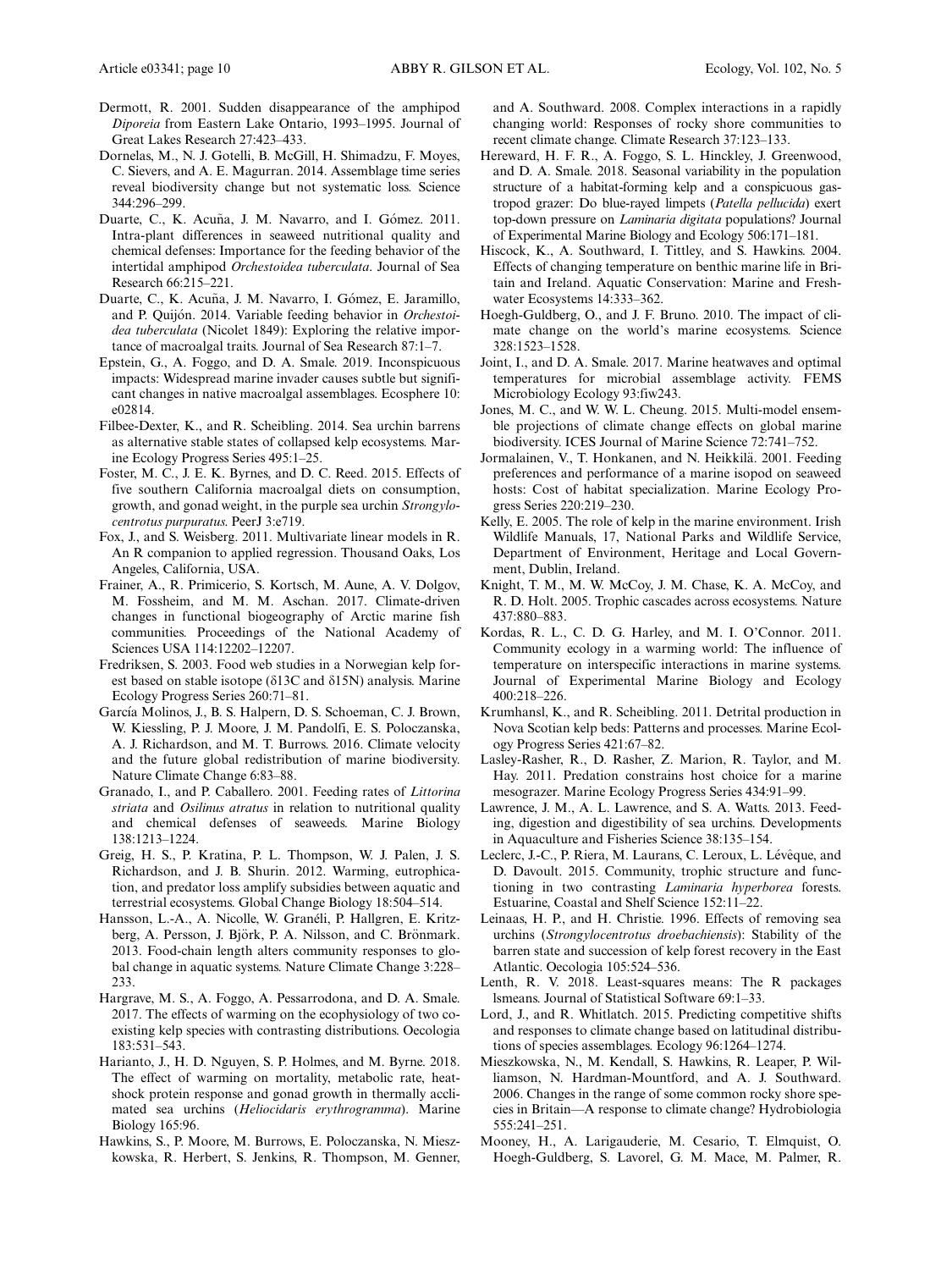Scholes, and T. Yahara. 2009. Biodiversity, climate change, and ecosystem services. Current Opinion in Environmental Sustainability 1:46–54.

- Moore, J. C., et al. 2004. Detritus, trophic dynamics and biodiversity: Detritus, trophic dynamics and biodiversity. Ecology Letters 7:584–600.
- Moulin, L., P. Grosjean, J. Leblud, A. Batigny, M. Collard, and P. Dubois. 2015. Long-term mesocosms study of the effects of ocean acidification on growth and physiology of the sea urchin Echinometra mathaei. Marine Environmental Research 103:103–114.
- Mrowicki, R. J., and N. E. O'Connor. 2015. Wave action modifies the effects of consumer diversity and warming on algal assemblages. Ecology 96:1020–1029.
- Nielsen, T. F., K. Sand-Jensen, M. Dornelas, and H. H. Bruun. 2019. More is less: Net gain in species richness, but biotic homogenization over 140 years. Ecology Letters 22:1650–1657.
- Noël, L.- M.-L.- J., J. N. Griffin, R. C. Thompson, S. J. Hawkins, M. T. Burrows, T. P. Crowe, and S. R. Jenkins. 2010. Assessment of a field incubation method estimating primary productivity in rockpool communities. Estuarine, Coastal and Shelf Science 88:153–159.
- Norderhaug, K. M., and H. C. Christie. 2009. Sea urchin grazing and kelp re-vegetation in the NE Atlantic. Marine Biology Research 5:515–528.
- Norderhaug, K., S. Fredriksen, and K. Nygaard. 2003. Trophic importance of Laminaria hyperborea to kelp forest consumers and the importance of bacterial degradation to food quality. Marine Ecology Progress Series 255:135–144.
- Nyssen, F., T. Brey, G. Lepoint, J.-M. Bouquegneau, C. D. Broyer, and P. Dauby. 2002. A stable isotope approach to the eastern Weddell Sea trophic web: Focus on benthic amphipods. Polar Biology 25:280–287.
- O'Connor, M. I. 2009. Warming strengthens an herbivore–plant interaction. Ecology 90:388–398.
- O'Connor, M. I., M. F. Piehler, D. M. Leech, A. Anton, and J. F. Bruno. 2009. Warming and resource availability shift food web structure and metabolism. PLoS Biology 7:e1000178.
- Padovani, L. N., M. D. Viñas, F. Sánchez, and H. Mianzan. 2012. Amphipod-supported food web: Themisto gaudichaudii, a key food resource for fishes in the southern Patagonian Shelf. Journal of Sea Research 67:85–90.
- Pavia, H., and H. Carr. 1999. Habitat and feeding preferences of crustacean mesoherbivores inhabiting the brown seaweed Ascophyllum nodosum (L.) Le Jol. and its epiphytic macroalgae. Journal of Experimental Marine Biology and Ecology 236:15–32.
- Pecl, G. T., et al. 2017. Biodiversity redistribution under climate change: Impacts on ecosystems and human well-being. Science 355:eaai9214.
- Pessarrodona, A., A. Foggo, and D. A. Smale. 2018a. Can ecosystem functioning be maintained despite climate-driven shifts in species composition? Insights from novel marine forests. Journal of Ecology 107:91–104.
- Pessarrodona, A., P. J. Moore, M. D. J. Sayer, and D. A. Smale. 2018b. Carbon assimilation and transfer through kelp forests in the NE Atlantic is diminished under a warmer ocean climate. Global Change Biology 24:4386–4398.
- Philippart, C. J. M., R. Anadón, R. Danovaro, J. W. Dippner, K. F. Drinkwater, S. J. Hawkins, T. Oguz, G. O'Sullivan, and P. C. Reid. 2011. Impacts of climate change on European marine ecosystems: Observations, expectations and indicators. Journal of Experimental Marine Biology and Ecology 400:52–69.
- Pinsky, M. L., B. Worm, M. J. Fogarty, J. L. Sarmiento, and S. A. Levin. 2013. Marine taxa track local climate velocities. Science 341:1239–1242.
- Poloczanska, E. S., et al. 2013. Global imprint of climate change on marine life. Nature Climate Change 3:919–925.
- Pörtner, H.-O. 2010. Oxygen- and capacity-limitation of thermal tolerance: A matrix for integrating climate-related stressor effects in marine ecosystems. Journal of Experimental Biology 213:881–893.
- R Development Core Team. 2016. R: A Language and Environment for Statistical Computing. R Foundation for Statistical Computing, Vienna, Austria.<https://www.R-project.org/>
- Raybaud, V., G. Beaugrand, E. Goberville, G. Delebecq, C. Destombe, M. Valero, D. Davoult, P. Morin, and F. Gevaert. 2013. Decline in kelp in West Europe and climate. PLoS ONE 8:e66044.
- Rich, W. A., N. Schubert, N. Schläpfer, V. F. Carvalho, A. C. L. Horta, and P. A. Horta. 2018. Physiological and biochemical responses of a coralline alga and a sea urchin to climate change: Implications for herbivory. Marine Environmental Research 142:100–107.
- Rinde, E., H. Christie, C. W. Fagerli, T. Bekkby, H. Gundersen, K. M. Norderhaug, and D. Ø. Hjermann. 2014. The influence of physical factors on kelp and sea urchin distribution in previously and still grazed areas in the NE Atlantic. PLoS ONE 9:e100222.
- Sarmento, H., J. M. Montoya, E. Vázquez-Domínguez, D. Vaque, and J. M. Gasol. 2010. Warming effects on marine microbial food web processes: How far can we go when it comes to predictions? Philosophical Transactions of the Royal Society B 365:2137–2149.
- Schoenrock, K. M., K. M. Chan, T. O'Callaghan, R. O'Callaghan, A. Golden, S. A. Krueger-Hadfield, and A. M. Power. 2019. A review of subtidal kelp forests in Ireland: From first descriptions to new habitat monitoring techniques. Ecology and Evolution 12:1–8.
- Siikavuopio, S. I., A. Mortensen, and J. S. Christiansen. 2008. Effects of body weight and temperature on feed intake, gonad growth and oxygen consumption in green sea urchin, Strongylocentrotus droebachiensis. Aquaculture 281:77–82.
- Simkanin, C., A. M. Power, A. Myers, D. McGrath, A. Southward, N. Mieszkowska, R. Leaper, and R. O'Riordan. 2005. Using historical data to detect temporal changes in the abundances of intertidal species on Irish shores. Journal of the Marine Biological Association of the United Kingdom 85:1329–1340.
- Sjøtun, K., H. Christie, and J. Helge Fossa. 2006. The combined effect of canopy shading and sea urchin grazing on recruitment in kelp forest (Laminaria hyperborea). Marine Biology Research 2:24–32.
- Skadsheim, A., H. Christie, and H. Leinaas. 1995. Population reductions of Strongylocentrotus droebachiensis (Echinodermata) in Norway and the distribution of its endoparasite Echinomermella matsi (Nematoda). Marine Ecology Progress Series 119:199–209.
- Smale, D. A. 2020. Impacts of ocean warming on kelp forest ecosystems. New Phytologist 225:1447–1454.
- Smale, D., M. Burrows, A. Evans, N. King, M. Sayer, A. Yunnie, and P. Moore. 2016. Linking environmental variables with regional- scale variability in ecological structure and standing stock of carbon within UK kelp forests. Marine Ecology Progress Series 542:79–95.
- Smale, D. A., M. T. Burrows, P. Moore, N. O'Connor, and S. J. Hawkins. 2013. Threats and knowledge gaps for ecosystem services provided by kelp forests: A northeast Atlantic perspective. Ecology and Evolution 3:4016–4038.
- Smale, D. A., A. Pessarrodona, N. King, M. T. Burrows, A. Yunnie, T. Vance, and P. Moore. 2020. Environmental factors influencing primary productivity of the forest-forming kelp